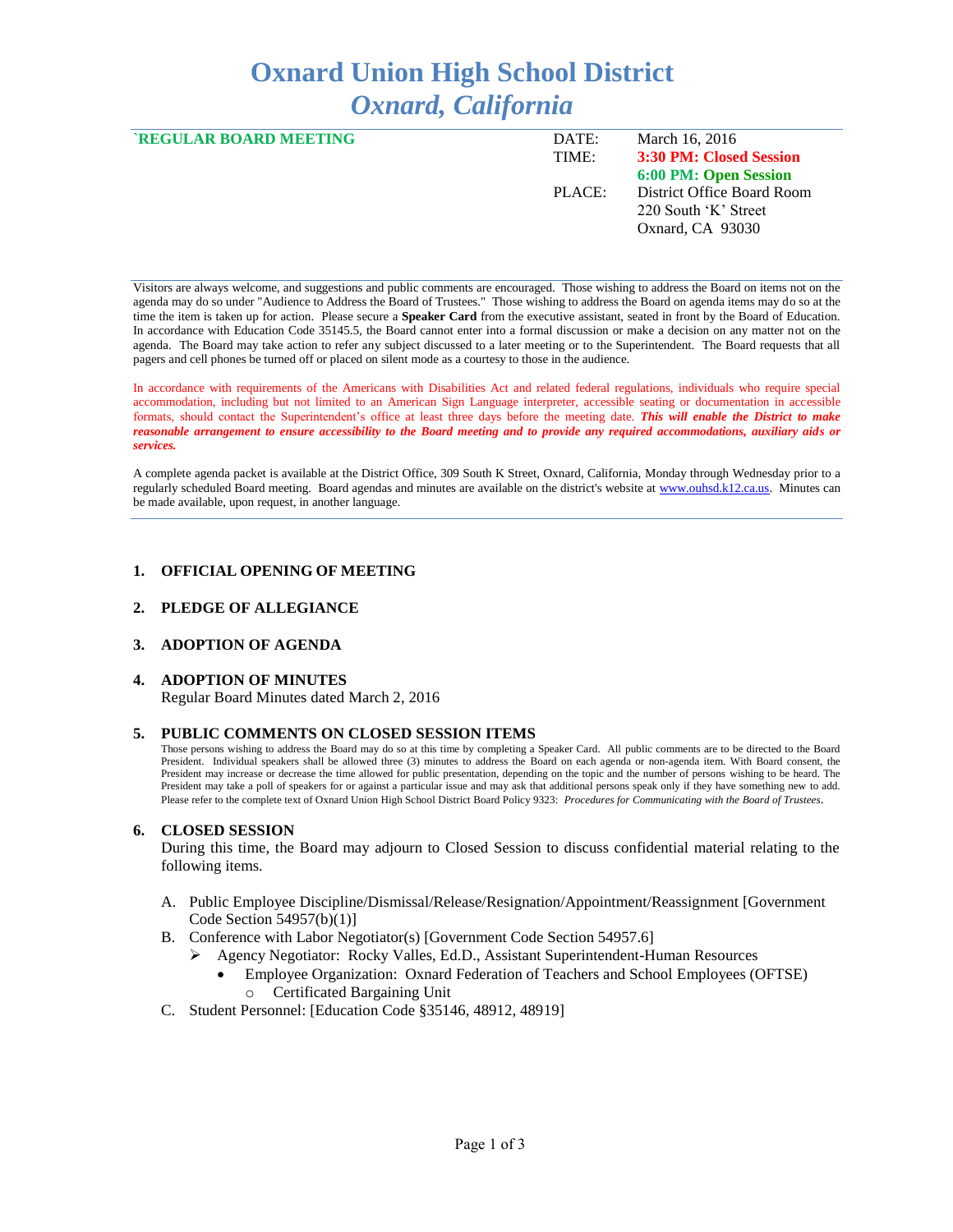Board Meeting Agenda March 16, 2016

- D. Conference with Real Property Negotiator (Govt. Code § 54956.8) PROPERTY: 50-acres of 107.25 acres located at or near 1825 Camino del Sol, Oxnard, CA (southeast corner of N. Rose Ave. and Cesar Chaves Dr.) Ventura County Assessor Parcel No. 214-0- 020-595 AGENCY NEGOTIATOR: Steve Dickinson, Asst. Superintendent Admin. Services NEGOTIATING PARTIES: Brian Edward Maulhardt, as Trustee of the Brian Edward Maulhardt Children's Support Trust UNDER NEGOTIATION: Price and terms of payment
- E. Conference with Real Property Negotiator (Govt. Code § 54956.8) PROPERTY: An approximate 5-acre portion of 49.36-acre Bell Ranch Property (agricultural property adjacent to Rancho Campana High School); Ventura County Assessor Parcel No. 156-0-180-385 AGENCY NEGOTIATOR: Steve Dickinson, Asst. Superintendent Admin. Services NEGOTIATING PARTIES: City of Camarillo UNDER NEGOTIATION: Price and terms of payment CONFERENCE WITH LEGAL COUNSEL-ANTICIPATED LITIGATION
- F. Superintendent Search: Confidential Screening of Applicant Resumes

# **7. RECONVENE IN PUBLIC: REPORT ON CLOSED SESSION ACTION**

## **8. RECOGNITION**

A. OUHSD Energy Star Awards – Maryann Larrieu

#### **9. PUBLIC COMMENTS TO ADDRESS THE BOARD OF TRUSTEES**

Those persons wishing to address the Board may do so at this time by completing a Speaker Card. All public comments are to be directed to the Board President. Individual speakers shall be allowed three (3) minutes to address the Board on each agenda or non-agenda item. With Board consent, the President may increase or decrease the time allowed for public presentation, depending on the topic and the number of persons wishing to be heard. The President may take a poll of speakers for or against a particular issue and may ask that additional persons speak only if they have something new to add. Please refer to the complete text of Oxnard Union High School District Board Policy 9323: *Procedures for Communicating with the Board of Trustees.*

#### **10. STUDENT REPRESENTATIVE TO THE BOARD –** Celina Espinoza

## **11. SUPERINTENDENT's REPORT**

#### **12. CONSENT CALENDAR**

#### **Administrative Services**

- A. Consideration of Approval of Revision of Authorization of Signatures
- B. Consideration of Approval of Donations, February 10 March 7, 2016
- C. Consideration of Approval of Purchase Orders and Direct Pays, February 23 March 4, 2016

#### **Educational Services**

- D. Consideration of Approval of Agreement between Oxnard Union High School District and Round Table Pizza (Central Plaza Shopping Center) – WorkAbility Program
- E. Consideration of Approval of Reapplication for the Workforce Innovation and Opportunity Act Grant (Transition Year 2016-2017)
- F. Consideration of Approval of Agreement between Rio Mesa High School and Ransom Educational Consulting for Student Tutoring in IB Chemistry
- G. Consideration of Approval of Stipulated Student Expulsions by Agreement of the School Principal, the Student, and the Students' Parent/Guardian, as per Board Policy 5144, Section 22

#### **Human Resources**

H. Consideration of Approval of Certificated and Classified Personnel